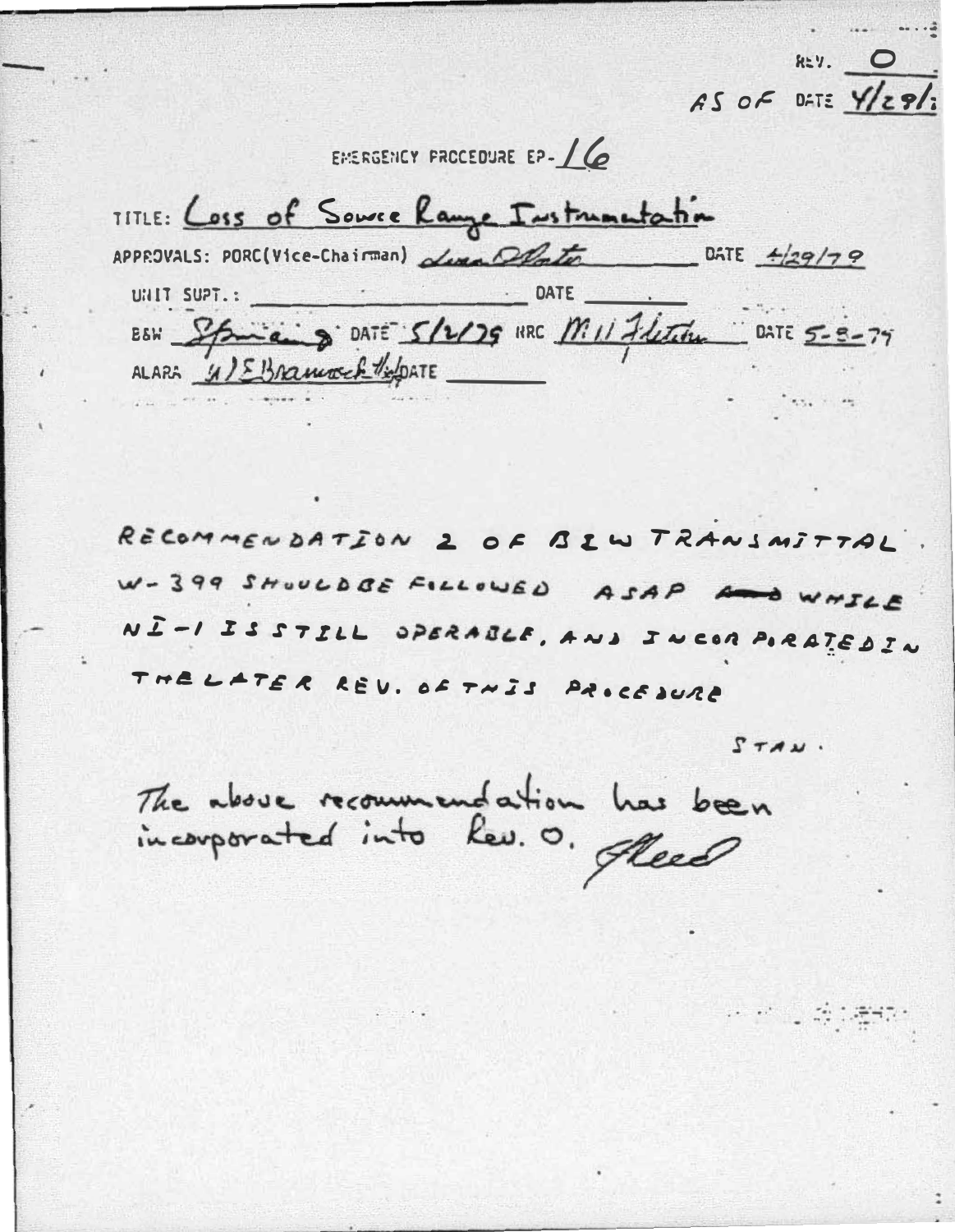$\ddot{=}$ 

÷

### LOSS OF INSTRUMENTATION FOR SOURCE RANGE

# 1.0 SYMPTON

1.1 Loss of indication on both Control Room Source Range instruments.

- 2.0 IMMEDIATE ACTIONS
	- 2.1 Autoaatic Actions
		- 2.1.1 None

#### 2.2 Manual Actions

- 2.2.1 Verify that the Source Range channels loss of indication is due to electronics failure inside the Reactor Buildins.
	- A. If it is not, correct the malfunction and restore Source Range indication to the Control Room.
- 2.2.2 If the loss of Source Range indication is due to el�ctronics failure inside the Reactor Building, perfora the following:
	- A. Verify that the boron concentration of the primary coolant is betveen 3000 ppm and 4500 ppm by:
		- 1. A mass balance calculation performed at least once per 24 hours.
			- 24 hours.  $V_F \rightarrow V_F$ a.  $c_{RF}$  =  $c_F - \left[ e^{\frac{F}{V_T}} (c_F - c_{RT}) \right]$
			- b. Where,

C<sub>RF</sub> = RCS Final Boron Concentration

- C<sub>F</sub> Feed Boron Concentration
- C<sub>RT</sub> = RCS Initial Boron Concentration
- $V_F$  Feed Volume
- V<sub>T</sub> = Makeup Plus the Primary Volume

L\_ \_\_\_\_\_\_\_\_\_\_\_\_\_\_\_\_\_\_\_\_\_\_\_\_\_\_\_\_\_\_\_\_\_\_\_\_\_\_\_\_\_\_\_\_\_\_\_\_\_\_\_\_\_\_\_\_ \_\_\_\_\_\_\_\_ \_\_ \_\_ \_\_\_\_ \_\_ \_\_\_\_\_\_ •

- 2. A chemic�l analysis performed at least once per 7 days.
- B. If the boron concentration is determined to be <3000 ppm or >4500 ppm, initiate measures to restore the boron concentration to an acceptable value.
	- 1. Ensure that the BWST and Boric Acid Mix Tanks are sampled in accordance vith the present Plant Technic�l Specifications.